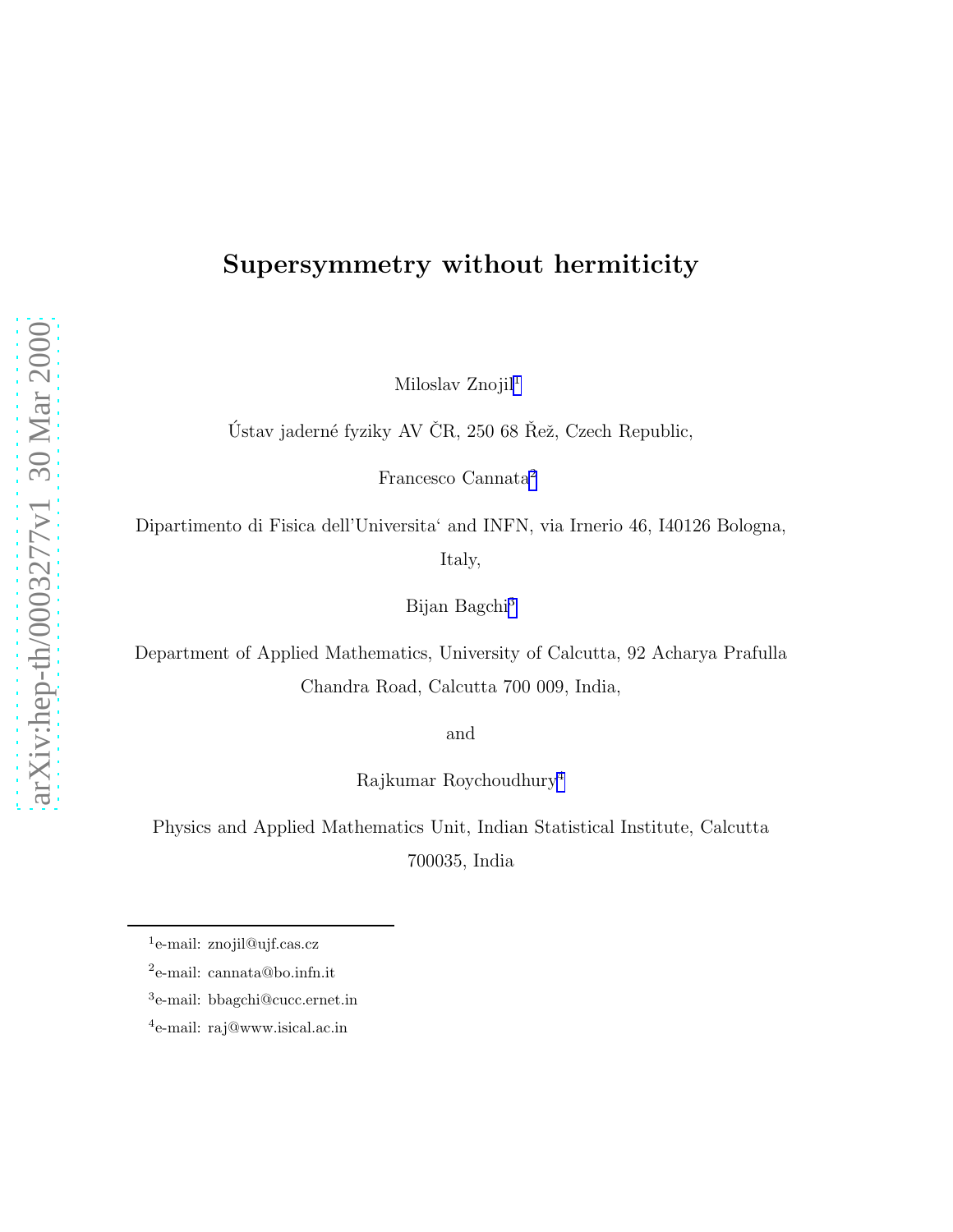# Abstract

A new model of supersymmetry between bosons and fermions is proposed. Its representation space is spanned by states with  $\mathcal{PT}$  symmetry and real energies but the inter-related partner Hamiltonians themselves remain complex and non-Hermitian. The formalism admits vanishing Witten index.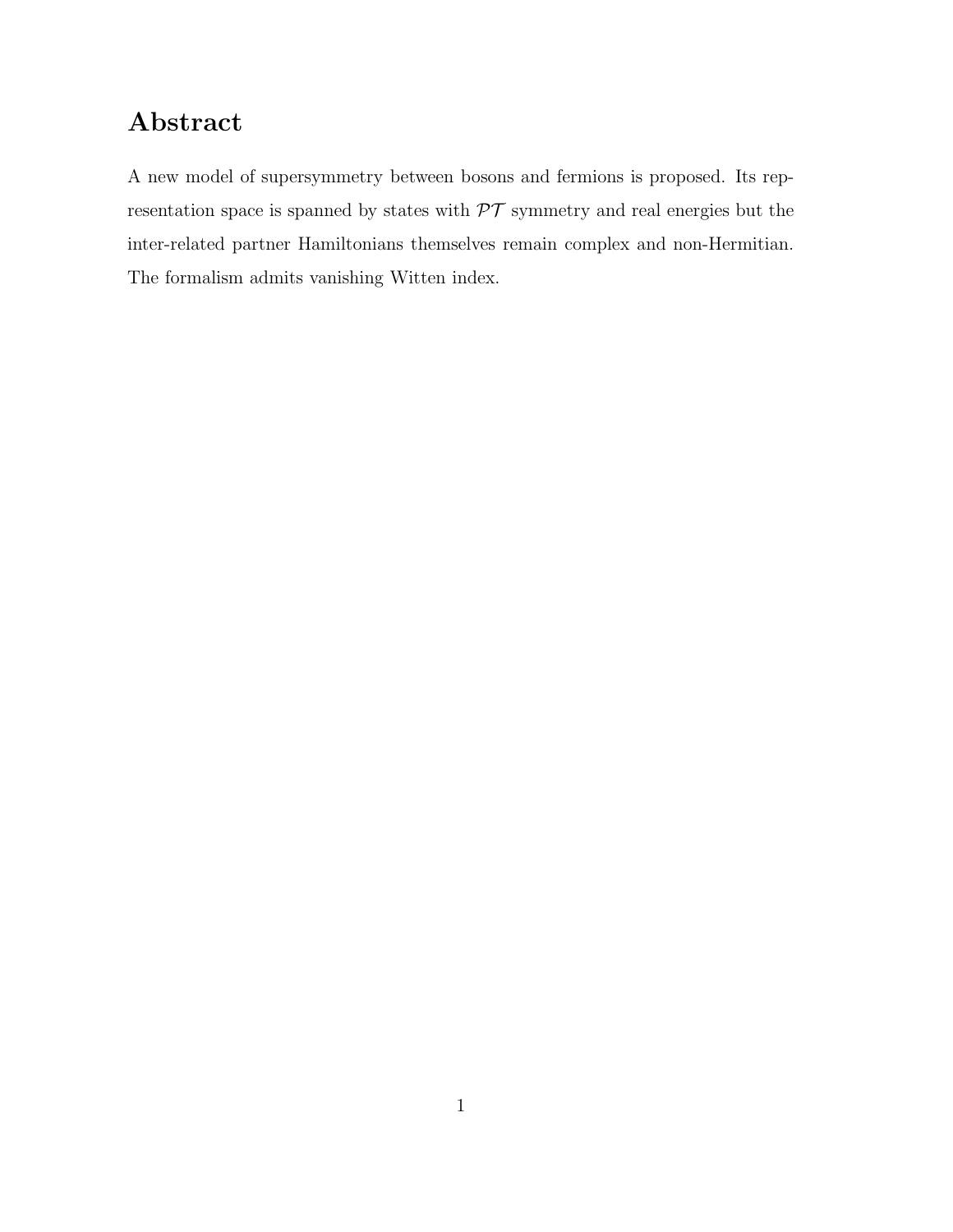### <span id="page-2-0"></span>1 Introduction

Supersymmetry (SUSY, [\[1](#page-11-0)]) offers a chance of unification of bosons with fermions in various branches of physics [\[2](#page-11-0)]. Mathematically, it mixes the commutators and anticommutators in a single (so called graded) Lie algebra. In its simplest form sl(1/1) this symmetry algebra is generated by two supercharges  $\mathcal{Q}, \tilde{\mathcal{Q}}$  and a *Hermitian* Hamiltonian  $H$ . These three generators are related by the anticommutation rules

$$
\{Q, \tilde{Q}\} = \mathcal{H}, \qquad \{Q, Q\} = \{\tilde{Q}, \tilde{Q}\} = 0 \tag{1}
$$

and commutativity

$$
[\mathcal{H}, \mathcal{Q}] = [\mathcal{H}, \tilde{\mathcal{Q}}] = 0.
$$
\n<sup>(2)</sup>

SUSY finds an enormous appeal in particle physics and field theory[[3\]](#page-11-0). In this application, unfortunately, there exists the strong conflict between the theory and experiment. Due to the continuing absence of observation of *any* bosonic-fermionic degenerate multiplets, any form of SUSY must be badly broken as a consequence[[4\]](#page-11-0).

Attempts to resolve the latter physical problem encounter nontrivial mathematical difficulties[[5\]](#page-11-0). Possible mechanisms of SUSY breaking are currently being exposed to an intensive research [\[6](#page-11-0)]. One of the most feasible ways of their analysis is offered by the representation of SUSY algebras in a zero-dimensional field theory, i.e., in quantum mechanics [\[7](#page-11-0), [8](#page-11-0)]. We intend to contribute to this effort by weakening certain assumptions concerning, first of all, the hermiticity of H.

## 2 PT symmetric non-Hermitian models

Conventional supersymmetric quantum mechanics does not immediately admit complex potentials. Only recently, the first attempts in this direction have been made [\[9](#page-11-0), [10](#page-11-0)]. A significant improvement of our understanding of the underlying complex dynamics has been offered by Bender and Boettcher [\[11\]](#page-12-0). Within their so called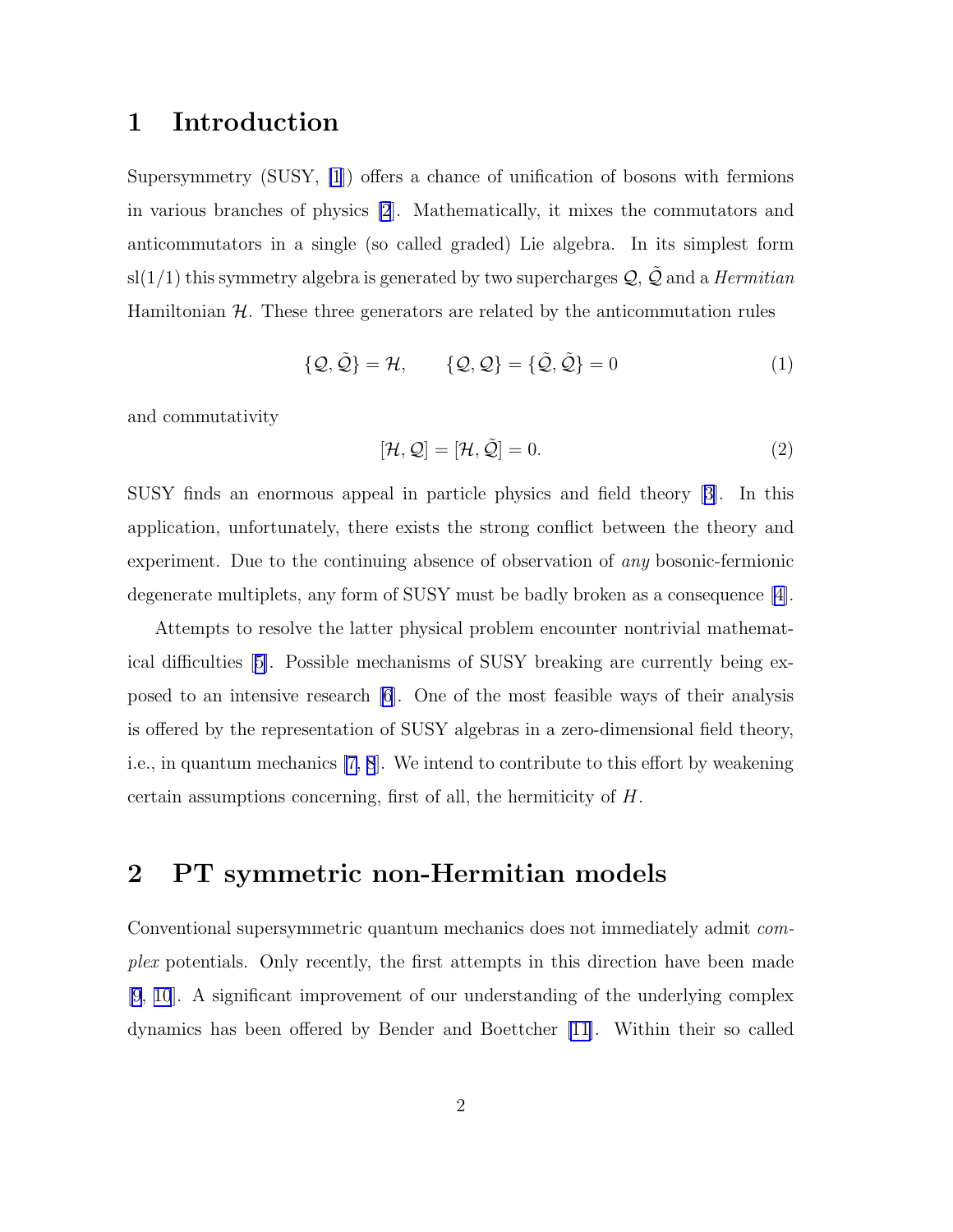<span id="page-3-0"></span> $\mathcal{PT}$ symmetric quantum mechanics [[12](#page-12-0)] they proposed a replacement of the usual hermiticity of the Hamiltonian  $H$  by its mere commutativity with the product of the parity  $P$  and the time reversal  $T$ ,

$$
H \mathcal{PT} = \mathcal{PT} H.
$$

It has been shown by several methods that one may get real energy spectrum in many different systems of this type[[13\]](#page-12-0). Similar analytic assumptions made in connection with quantized systems is not so unusual in the mathematically oriented literature [\[14](#page-12-0)]. Its appeal in physical applications is also undeniable and ranges from perturbative [\[15\]](#page-12-0) and semiclassical methods and considerations[[16](#page-12-0)] up to the practical computation of resonances [\[17](#page-12-0)]. In such a setting, the construction of representations of SUSY algebras encounters several new challenges. Some of them will be addressed in what follows.

### 2.1 Facilitated normalization

For a concise exposition of some of the related open questions let us first recall a quartic partially solvable potential

$$
V_1(r) = -r^4 + 2 i r
$$

of ref. [\[18](#page-12-0)]. Its one-dimensional Schrödinger equation

$$
-\frac{d^2}{dr^2}\Psi(r) + V_1(r)\Psi_1(r) = E_1\Psi_1(r), \qquad r \in (-\infty, \infty)
$$

possesses a formal solution at zero energy  $E_1 = 0$ . Forgetting, for the time being, that this solution is not normalizable in the usual sense,

$$
\Psi_1^{(0)}(r) = \exp\left(\frac{i\,r^3}{3}\right) \notin L_2(-\infty,\infty)
$$
\n(3)

we can construct its superpotential

$$
W_1(r) = -\left[\frac{d}{dr}\Psi_1^{(0)}(r)\right] / \Psi_1^{(0)}(r) = -i\,r^2
$$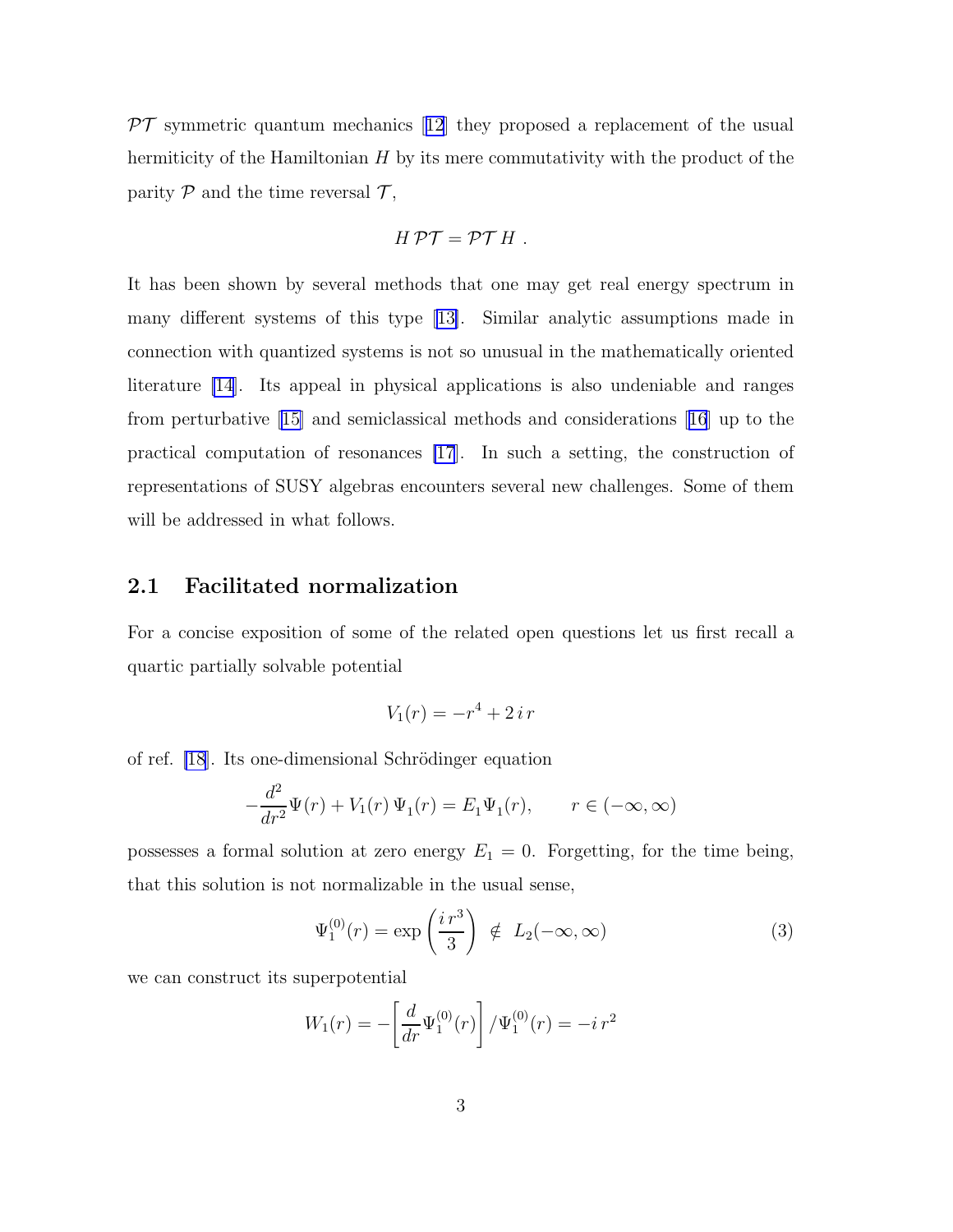and derive formally the supersymmetric partner potential [\[7](#page-11-0)]

$$
V_2(r) = W_1^2(r) + W_1'(r) = W_2^2(r) - W_2'(r) = -r^4 - 2ir, \qquad r \in (-\infty, \infty)
$$

as well as the parallel ground-state-like solution

$$
\Psi_2^{(0)}(r) = \exp\left(\frac{-i\,r^3}{3}\right) \notin L_2(-\infty,\infty). \tag{4}
$$

Obviously, in such a model the formal SUSY transformation  $1 \rightarrow 2$  degenerates to the mere time reversal represented, for our present purposes, by the above-mentioned operator  $\mathcal T$  which replaces i by  $-i$  [[11\]](#page-12-0),

$$
\mathcal{T}\Psi_2^{(0)}(r) = \Psi_1^{(0)}(r), \qquad \mathcal{T}V_2(r)\mathcal{T} = V_1(r).
$$

Within the less naive framework of the  $\mathcal{PT}$  symmetric quantum mechanics the latter example proves better understood. Firstly, in the light of the analyticity of our model we can restore the normalizability of its wave functions([3\)](#page-3-0) and (4) by suitable deformations of the coordinate axis in complex plane [\[12\]](#page-12-0). This can be achieved by the mere shifts

$$
r = r_{1,2}(x) = x \pm i\varepsilon, \qquad \varepsilon > 0, \qquad x \in (-\infty, \infty)
$$

of the respective integration paths. This guarantees that the wave functions become asymptotically vanishing as required,  $\Psi_j^{(0)}[r_j(\pm\infty)] \to 0$ . Unfortunately, we have to pay a high price. After one verifies that

$$
V_2 = W_2^2 - W_2' = -x^4 + 4 i \varepsilon x^3 + \dots \neq W_1^2 + W_1' = -x^4 - 4 i \varepsilon x^3 + \dots,
$$

we have to conclude that our two new,  $\mathcal{PT}$  symmetrized interactions  $V_{1,2}$  cease to be inter-related by a supersymmetry.

In what follows we intend to re-solve the puzzle. In essence, we shall generalize the original Witten's quantum mechanical construction [\[4\]](#page-11-0). Our attention will be paid to situations where the above-exemplified loss of a SUSY partnership could be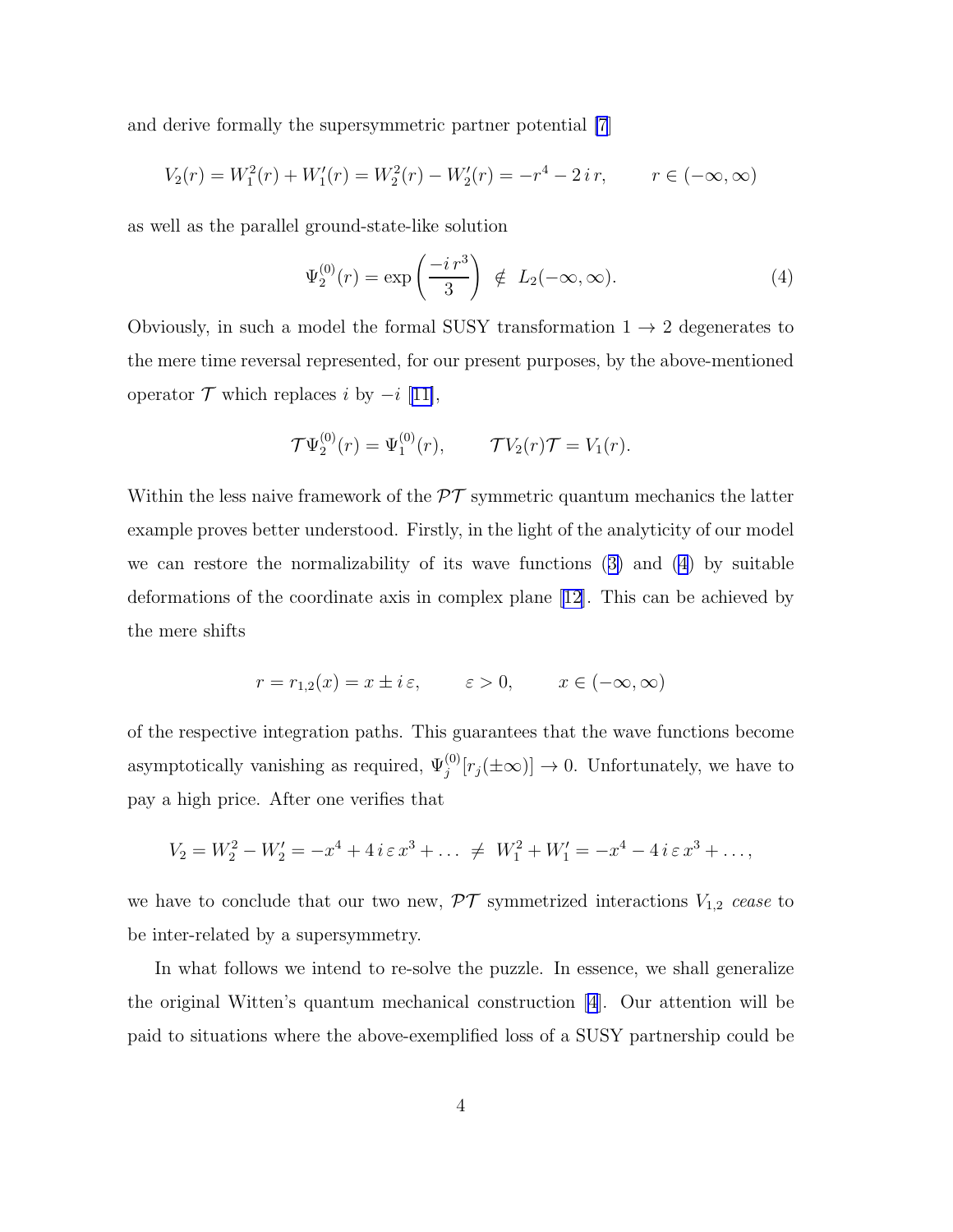<span id="page-5-0"></span>re-established anew. In brief, we shall propose an entirely new representation of the supersymmetric algebra within the framework of the  $\mathcal{PT}$  symmetric quantum mechanics.

### 2.2 A toy model without SUSY

We intend to introduce our proposal via a few explicit examples. Particular attention will be paid to the two manifestly  $\mathcal{PT}$  symmetric potentials

$$
V^{(-)}(x) = -4i(x - i\varepsilon) - (x - i\varepsilon)^4,
$$
\n(5)

$$
V^{(+)}(x) = \frac{2}{(x+i\varepsilon)^2} - (x+i\varepsilon)^4.
$$
 (6)

Their doublet resembles the previous pair by the similar choice of the respective domains  $r_{(\pm)}(x) = x \pm i\varepsilon$ . Conveniently, both their shifts are equal and given by the same positive constant  $\varepsilon > 0$ . Our new examples (5) and (6) also exhibit the so called quasi-exact solvability revealed in refs. [\[18\]](#page-12-0) and[[19](#page-12-0)], respectively. Meaning just that a few exact bound states remain at our disposal in an elementary form [\[20\]](#page-12-0), this property offers us the two exact zero-energy bound-state solutions

$$
\psi^{(-)}(x) = (x - i\varepsilon) \exp\left(-i\frac{(x - i\varepsilon)^3}{3}\right) \in L_2(-\infty, \infty),
$$
  

$$
\psi^{(+)}(x) = \frac{1}{x + i\varepsilon} \exp\left(+i\frac{(x + i\varepsilon)^3}{3}\right) \in L_2(-\infty, \infty)
$$

representing, presumably, ground states. Both these wave functions are bounded and normalizable if and only if their common real parameter  $\varepsilon$  is positive. This is similar to our previous illustration while, in contrast, the new superpotentials

$$
W^{(\pm)}(x) = -\left[\frac{d}{dx}\psi^{(\pm)}(x)\right]/\psi^{(\pm)}(x) = \pm\left[\frac{1}{x \pm i\varepsilon} - i(x \pm i\varepsilon)^2\right].\tag{7}
$$

differ more than just by an overall sign.

In the unphysical extreme of the vanishing parameter  $\varepsilon \to 0$  we would arrive at the standard SUSY connecting our two Hamiltonians  $H^{(\pm)}$  but no serious progress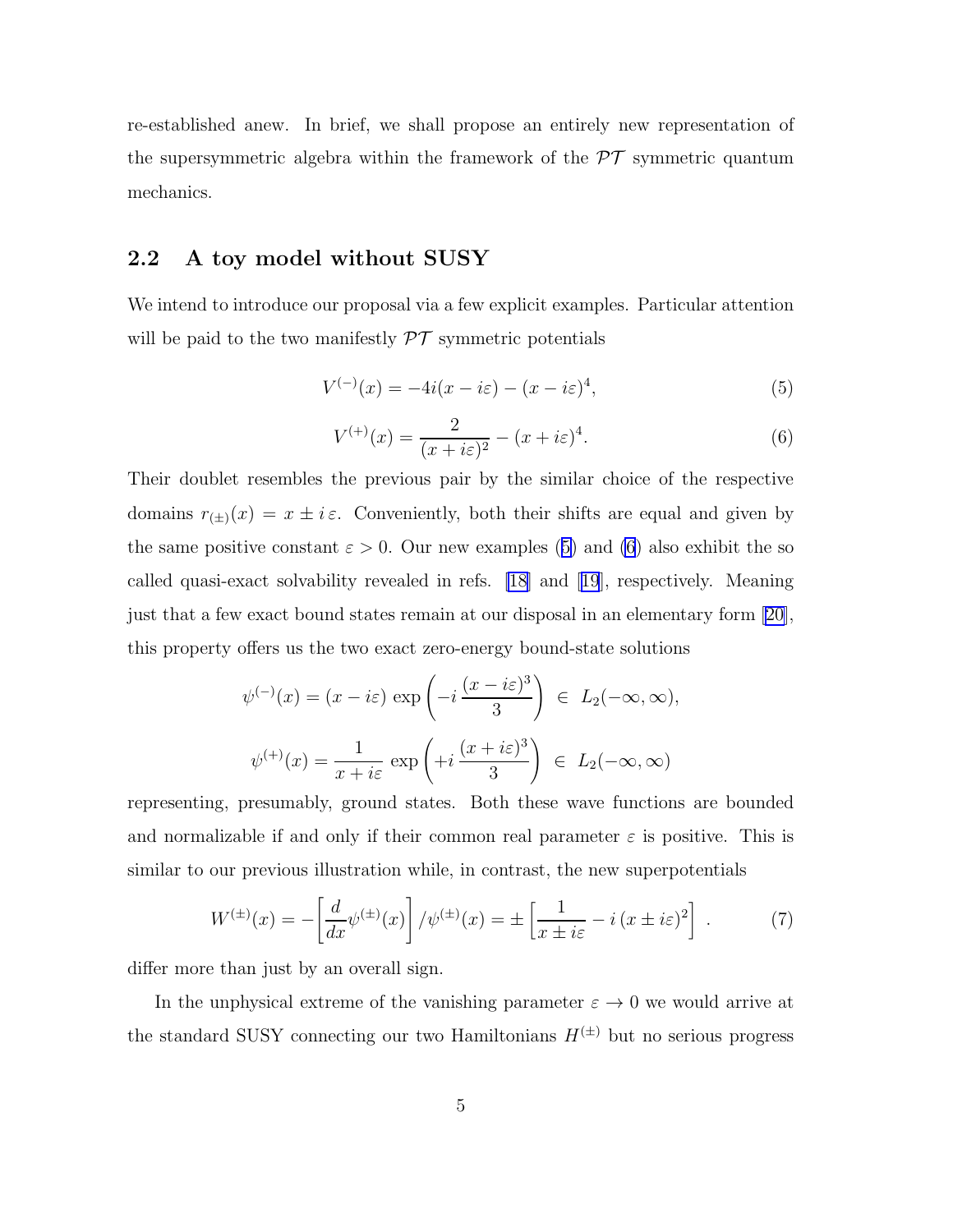seems to have been achieved. We again "stumble" over the normalizability of our wave functions which would be lost in the SUSY limit. Still, there is a difference. We are going to show below that our new doublet of models can be supersymmetrized after one *modifies* the usual recipe.

## 3 PT symmetric supersymmetry

A key observation of our present proposal is that many  $\mathcal{PT}$  symmetric systems are defined off the real axis. Boundary conditions  $\lim_{|r|\to\infty} \psi(r) = 0$  are in general located within wedges bounded by Stokes' lines[[18](#page-12-0)]. Locally, the paths of integration can be deformed whenever necessary. In contrast to our introductory examples  $V_{1,2}$ , the mere "time-reflection" conjugation  $\mathcal T$  itself does not now map our new Hamiltonians  $H^{(\pm)}$  upon each other. Still, an active use of  $\mathcal T$  will be a key ingredient in our forthcoming construction.

#### 3.1 Innovated factorization of Hamiltonians

With our functions [\(7\)](#page-5-0) taken just as a particular illustration, let us now assume their arbitrary form and introduce the four related operators

$$
A^{(\pm)} = \frac{d}{dx} + W^{(\pm)}(x), \qquad B^{(\pm)} = -\frac{d}{dx} + W^{(\pm)}(x)
$$

which induce the traditional Riccati-equation formulae

$$
H^{(\pm)} = B^{(\pm)} A^{(\pm)} = -\partial_x^2 + [W^{(\pm)}(x)]^2 - [W^{(\pm)}(x)]'.
$$

We have to fit these two Hamiltonians into a generalized SUSY scheme of the type  $(1) + (2)$  $(1) + (2)$  $(1) + (2)$  $(1) + (2)$  $(1) + (2)$  $(1) + (2)$ . In the first step, we explored reordered products. Returning to our explicit examples  $V^{(\pm)}$  for inspiration, we did not succeed in the  $(+)$ -superscripted case at all. Fortunately, in the second case we were able to verify by immediate insertions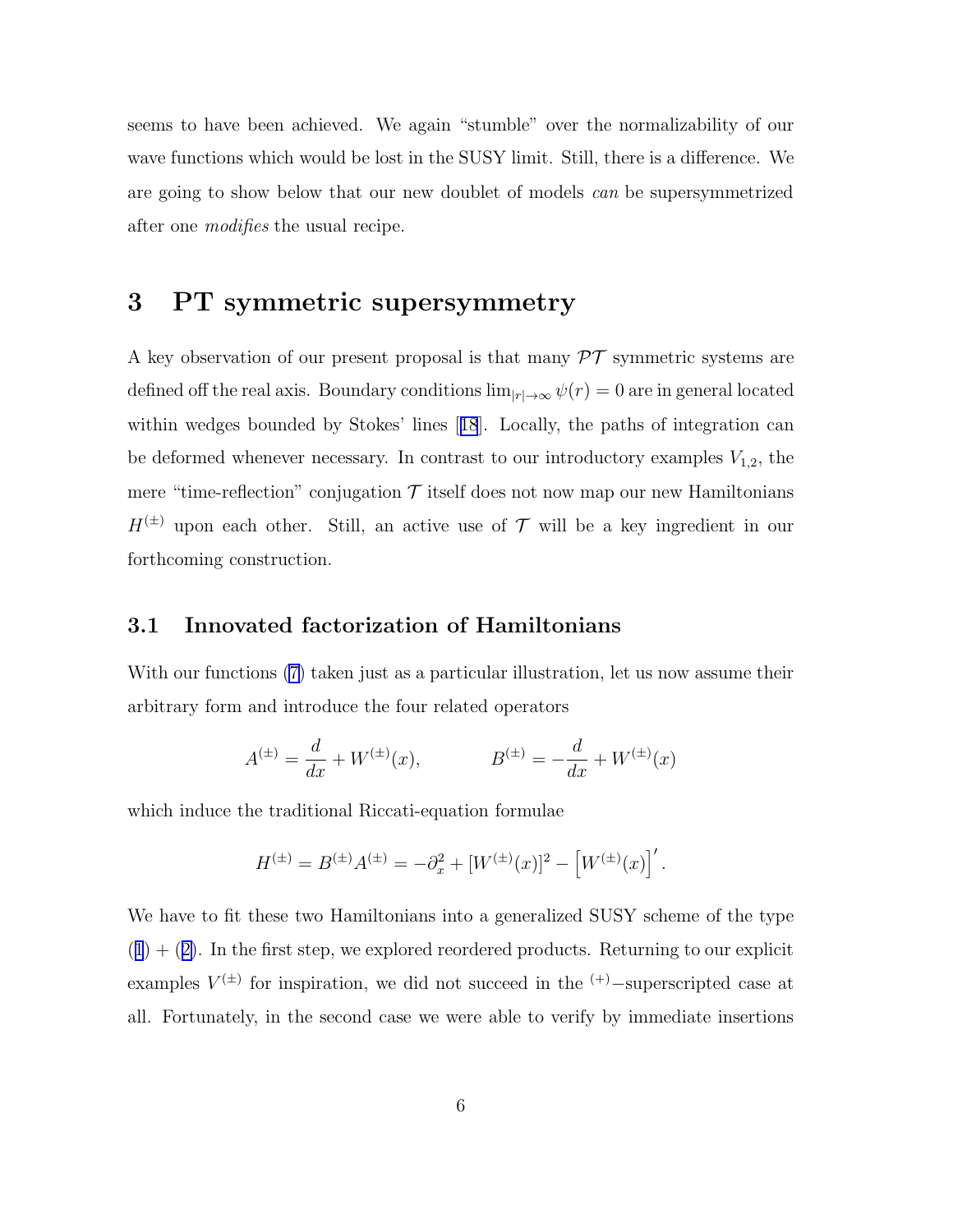<span id="page-7-0"></span>the strict validity of the only slightly nonstandard rule

$$
H^{(+)} = \mathcal{T}A^{(-)}B^{(-)}\mathcal{T} \tag{8}
$$

This formula is, in a way, our central point. Indeed, once we arrange our doublet of Hamiltonians into the following two-dimensional array

$$
\mathcal{H} = \left[ \begin{array}{cc} H^{(-)} & 0 \\ 0 & H^{(+)} \end{array} \right] = \left[ \begin{array}{cc} B^{(-)}A^{(-)} & 0 \\ 0 & \mathcal{T}A^{(-)}B^{(-)}\mathcal{T} \end{array} \right]
$$

werecover immediately all the necessary SUSY rules ([1\)](#page-2-0) and ([2\)](#page-2-0), provided only that we introduce the following modified representation of the supercharges,

$$
\mathcal{Q} = \begin{bmatrix} 0 & 0 \\ \mathcal{T}A^{(-)} & 0 \end{bmatrix}, \qquad \tilde{\mathcal{Q}} = \begin{bmatrix} 0 & B^{(-)}\mathcal{T} \\ 0 & 0 \end{bmatrix} . \tag{9}
$$

In contrast to the usual SUSY constructions our new supercharges are not correlated by any Hermitian conjugation anymore. This is our main methodological gain. A new hope is created that some "no-go" theorems of the traditional Hermitian theories could be overcome within our new SUSY framework.

A key technical difficulty with this hope lies in its dependence on the specific choice of our example. Fortunately, one can re-analyze our fundamental rearrangement in the more general context where the explicit form

$$
\left[W^{(+)}\right]^2 - \left[W^{(+)}\right]' = \left\{\left[W^{(-)}\right]^2 + \left[W^{(-)}\right]'\right\}^*
$$

of eq. (8) may be called a ladder equation. It glues superpotentials in the language of the higher order SUSY[[21\]](#page-13-0). An explicit solution of the latter equation exists and can be expressed in the parametric form using an *arbitrary* complex function  $f(x)$ ,

$$
W^{(+)} = \frac{f'}{2f} - f, \qquad W^{(-)} = -\frac{f'^{*}}{2f^{*}} - f^{*} \tag{10}
$$

It is worth noticing that with the shape invariant  $f(x) = -i \lambda \operatorname{sech} \mu x$ , one rediscovers the amazing though very special relationship between the non-Hermitian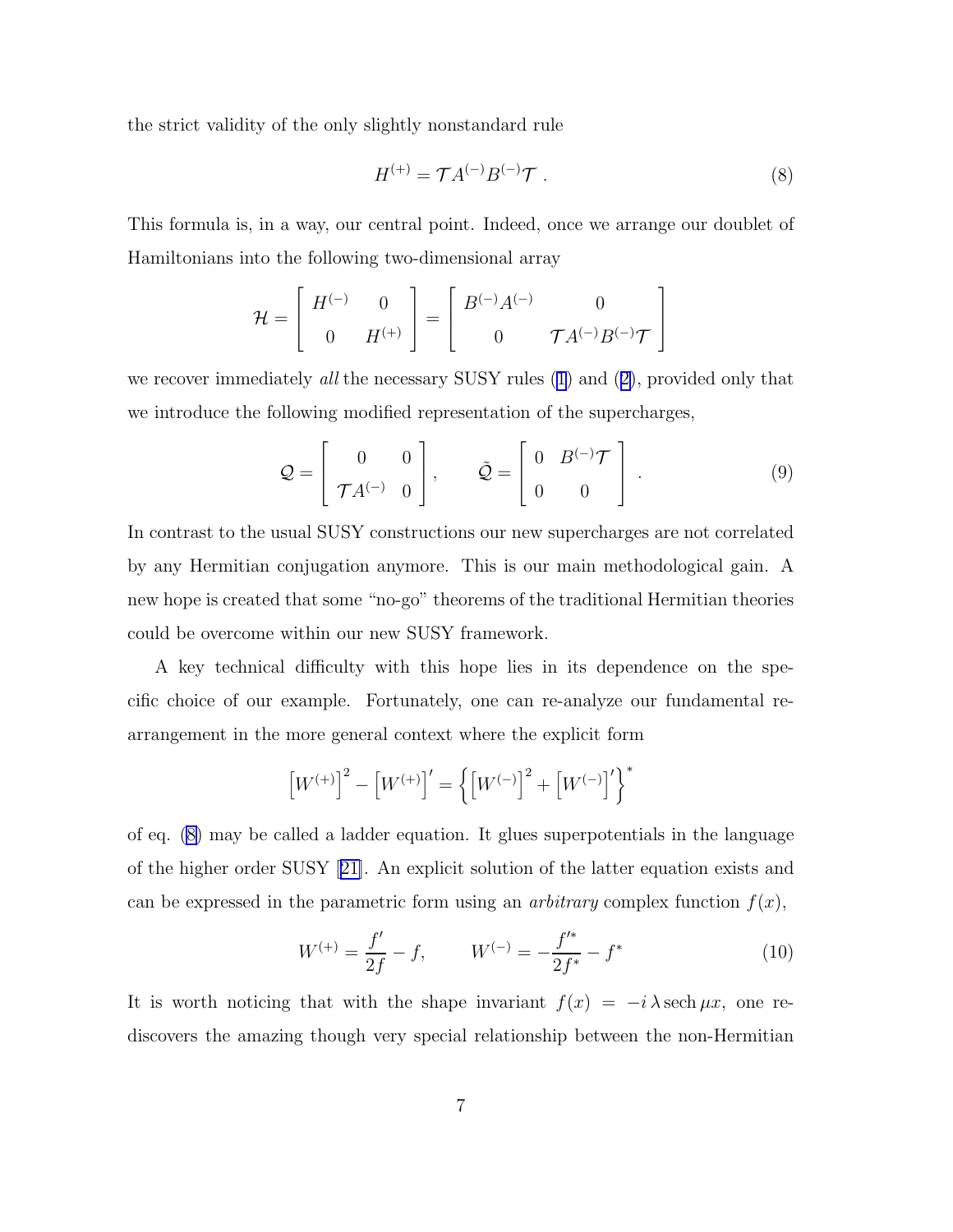and Hermitian exactly solvable models of ref. [\[22](#page-13-0)]. In the latter class of examples with the purely imaginary  $f(x)$  our "new SUSY" coincides with the ordinary, "classical SUSY" since the lower Hamiltonian remains real,  $H^{(+)} = \mathcal{T}H^{(+)}\mathcal{T}$ . With arbitrary  $f(x)$  equation [\(10\)](#page-7-0) suggests that a certain modified Darboux transforma-tion [\[23](#page-13-0)] is at work for  $H^{(+)} \neq \mathcal{T} H^{(+)}\mathcal{T}$ . In this way, also another, "fully complex" illustration  $f(x) = i(x + i\varepsilon)^2$  returns us back to our "new-SUSY" example  $V^{(\pm)}$  which manifestly breaks the standard SUSY at  $\varepsilon > 0$ .

#### 3.2 Intertwining relations

Much in the same spirit as when one seeks possible interwinings of operators in the context of higher-order SUSY let us now return to their present realization, starting from the assumption of reality of the energies in the Schrödinger equation

$$
H^{(-)}\psi_n^{(-)}(x) = B^{(-)}A^{(-)}\psi_n^{(-)}(x) = E_n^{(-)}\psi_n^{(-)}(x).
$$

In the light of its possible re-factorization([8\)](#page-7-0) let us now pre-multiply it by a suitable operator from the left,

$$
[\mathcal{T} A^{(-)}] [B^{(-)} \mathcal{T}] [\mathcal{T} A^{(-)} \psi_n^{(-)}(x)] \equiv H^{(+)} \psi_m^{(+)}(x) = E_n^{(-)} [\mathcal{T} A^{(-)} \psi_n^{(-)}(x)].
$$

This correspondence can be accompanied by the second Schrödinger equation

$$
H^{(+)}\psi_m^{(+)}(x) = B^{(+)}A^{(+)}\psi_m^{(+)}(x) = E_m^{(+)}\psi_m^{(+)}(x).
$$

A comparison results in the general relationship

$$
\psi_m^{(+)}(x) = \mathcal{T}A^{(-)}\psi_n^{(-)}(x), \quad E_m^{(+)} = E_n^{(-)}.
$$

In parallel, we can also re-write  $H^{(-)}\psi_k^{(-)}$  $\binom{(-)}{k}(x)$  in the re-factorized form

$$
[B^{(-)}\mathcal{T}]\mathcal{T}A^{(-)}[B^{(-)}\mathcal{T}\psi_m^{(+)}(x)] = E_m^{(+)}[B^{(-)}\mathcal{T}\psi_m^{(+)}(x)] \equiv E_k^{(-)}\psi_k^{(-)}(x)
$$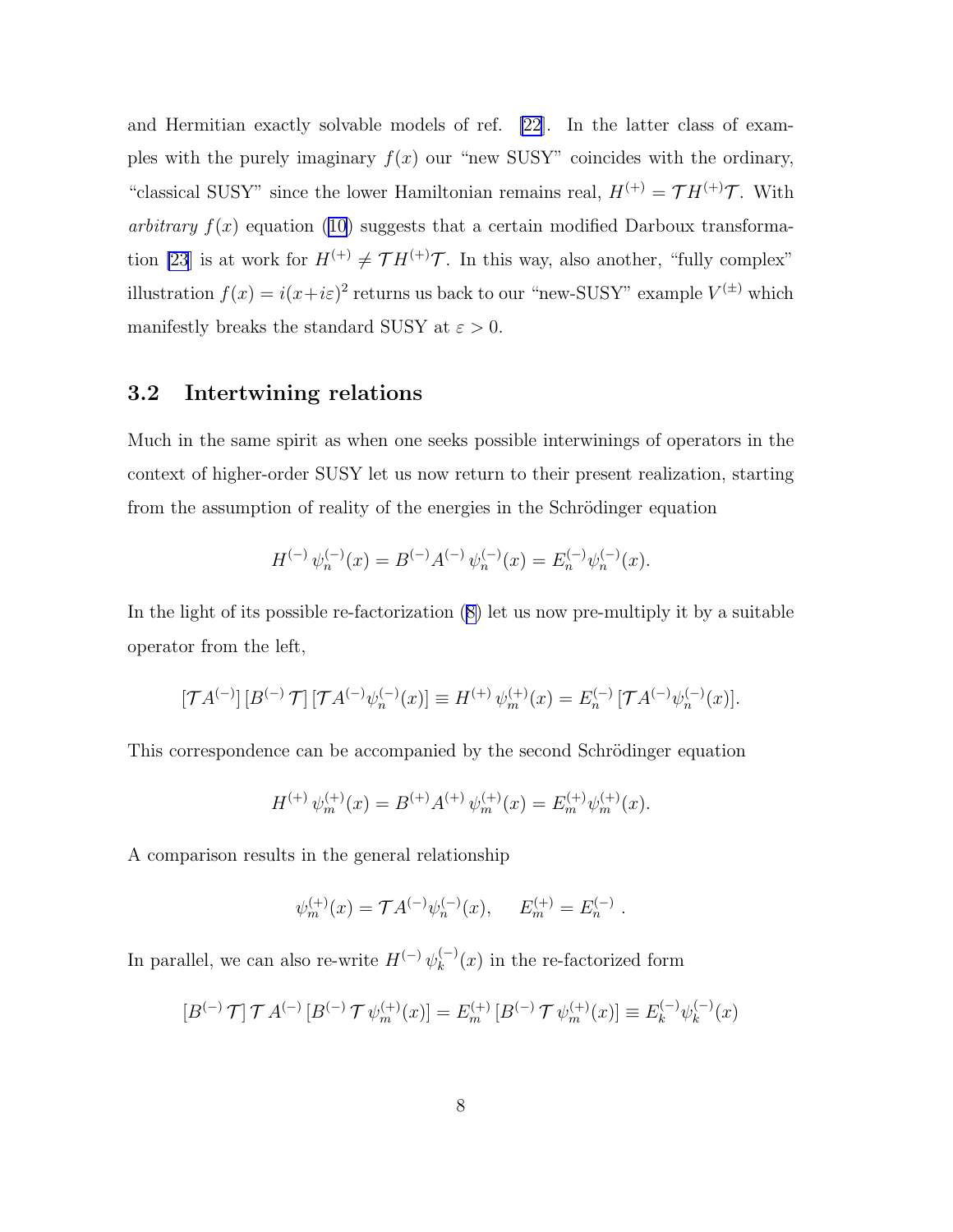and deduce that

$$
\psi_k^{(-)}(x) = B^{(-)} \mathcal{T} \psi_m^{(+)}(x), \quad E_k^{(-)} = E_m^{(+)}.
$$

One has to be careful with a quick assignment of the labels. In general, one cannot be sure about the ordering of the levels. In accord with several explicit examples [\[24\]](#page-13-0) their various permutations could occur here in general. Fortunately, many rules concerning the ordering of levels in real potentials find their direct analogues in the complexified Sturm Liouville oscillation theorems[[25\]](#page-13-0). Moreover, their "almost standard" form applies in the case of the present "asympotically almost real" examples ([5](#page-5-0))and ([6\)](#page-5-0). For them it is possible to show that  $m = n = k$ . In such a case the current rules of reconstruction of the partner spectra (the variety of constructive examples of which can be found in refs.[[7\]](#page-11-0)) can be restored in their full strength.

## 4 Discussion

We have seen that a core of applicability of our new form of the SUSY transformation to a complex force lies in our understanding of the normalizability of the wave functions in the  $\mathcal{PT}$  symmetric formalism. Still, even in this context many formal questions remain open. For example, due to a spontaneous breakdown of the  $\mathcal{PT}$ symmetry the energies can sometimes coalesce in the complex conjugated pairs [\[11\]](#page-12-0). The rigorous foundations of the reality of the spectra must be always scrutinized anew.

Mathematically, a key feature of the present construction lies in a difference in the arguments  $x \pm i\varepsilon = r_{(\pm)}(x)$  of our model potentials, i.e., in the domains of definition of the Hamiltonians. This freedom admits a further generalization to all the integrations paths  $r_{(\pm)}(x)$  which are coupled by the reflection with respect to the real axis or, in the present language, by the time reversal. In this sense the operator  $\mathcal T$  plays a double role: To its original meaning of a reflection of the complex plane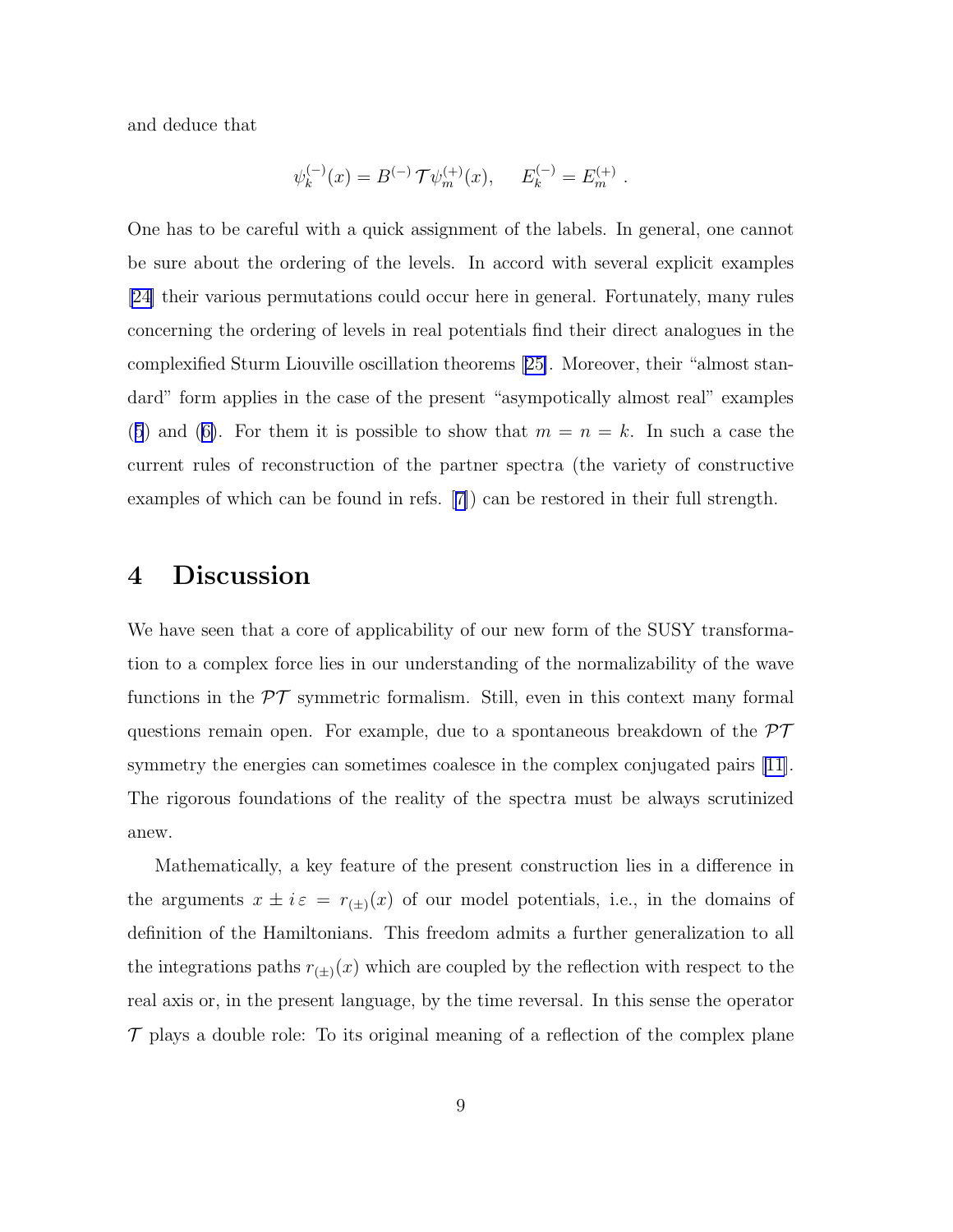(for coordinates) one has to add its use in our innovated hypercharges and in the alternative factorization of  $H^{(+)}$ .

The relevance of the present proposal is enhanced by several unexpected observations. Firstly we notice that our supersymmetric mapping does not seem to require the current complementary comment about the missing partner of the zero energy boundstate itself. This means that the Witten index [[5\]](#page-11-0) vanishes,  $n_B - n_F = 0$ . Still, due to the broken hermiticity of our Hamiltonians, both zero-energy states remain normalizable so that the supersymmetry itself remains unbroken.

We may conclude that the present  $\mathcal{PT}$  symmetric formalism is quite different from its current Hermitian predecessors. It resembles the models with periodic potentials [\[26\]](#page-13-0) and the higher order SUSY quantum mechanics in the irreducible case. Let us recall that in the latter context one also cannot express the intermediate Hamiltonian as a Hermitian operator [\[21\]](#page-13-0).

Undoubtedly, the immediate relationship to the vanishing Witten index makes our construction very appealing. In a summary, we could now distinguish between the three different forms of SUSY. Firstly, one defines the standard one in a formalism using the real potentials and superpotentials [\[4](#page-11-0)]. Secondly, a use of the complex superpotentials and charges which are not Hermitian conjugate of each other forms simply an opposite extreme[[27\]](#page-13-0). Thirdly, our present formalism stays somewhere in between. It constrains the latter unrestricted freedom by the fairly nontrivial  $\mathcal{PT}$  symmetry but, in contrast to the current Witten's SUSY it is not restricted to non-negative Hamiltonian operators.

## Acknowledgements

M. Z. acknowledges the hospitality of INFN and the University of Bologna and also the grant Nr. A 1048004 of GA AS CR. B. B. thanks Prof. C. Quesne for several fruitful discussions.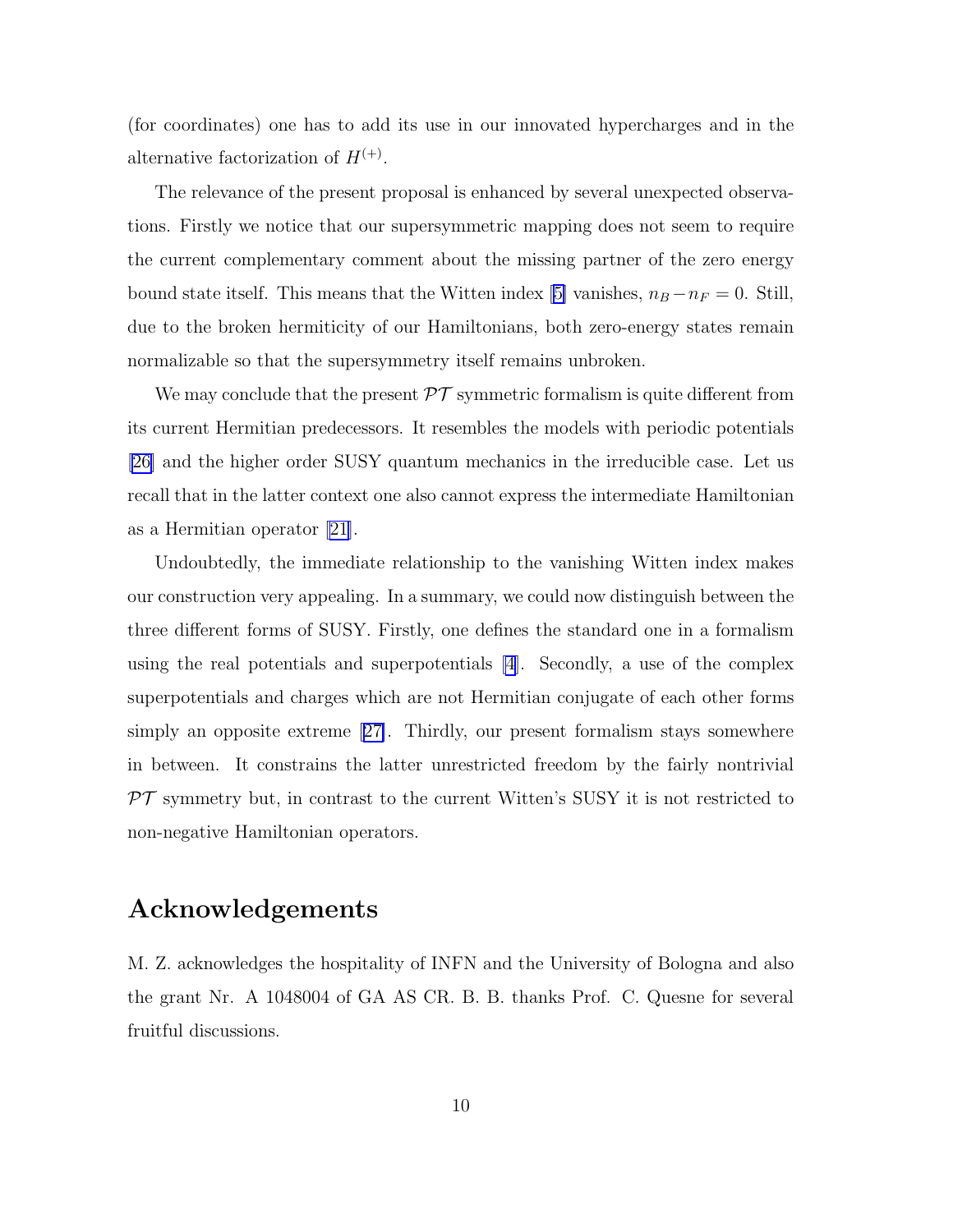## <span id="page-11-0"></span>References

- [1] Y. A. Gelfand and E P Likhtman, JETP Lett. 13 (1971) 323; P. Ramond, Phys. Rev. D 3 (1971) 2415; A. Neveu and J. Schwarz, Nucl. Phys. B 31 (1971) 86.
- [2] Supersymmetry in Physics, V. A. Kostelecky and D K Campbell, editors, North Holland, Amsterdam, 1985; G. G. Blado, Theoretica Chimica Acta 94 (1998) 53; G. Moore, N. Nekrasov and S. Shatashvili, Communications in Mathematical Physics 209 (2000) 77.
- [3] H. P. Nilles, Phys. Rep. 110 (1984) 1; H. E. Haber and G. L. Kane, Phys. Rep. 117 (1985) 75
- [4] E. Witten, Nucl. Phys. B 188, 513 (1981)
- [5] E. Witten, Nucl. Phys. B 202, 253 (1982).
- [6] Y. Shadmi and Y. Shirman, Rev. Mod. Phys. 72 (2000) 25, with further references.
- [7] F. Cooper, A. Khare and U. Sukhatme, Phys. Rep. 251, 267 (1995).
- [8] A. Das and S. A. Pernice, Nucl. Phys. B 561 (1999) 357; E. E. Donets, A. Pashnev, J. Juan Rosales and M. M. Tsulaia, Phys. Rev. D 61 (2000) 043512.
- [9] V. Buslaev and V. Grecchi, J. Phys. A: Math. Gen. 26, 5541 (1993)
- [10] C. M. Bender and A. V. Turbiner, Phys. Lett. A 173, 442 (1993); F. Cannata, G. Junker and J. Trost, Phys. Lett. A 246, 219 (1998).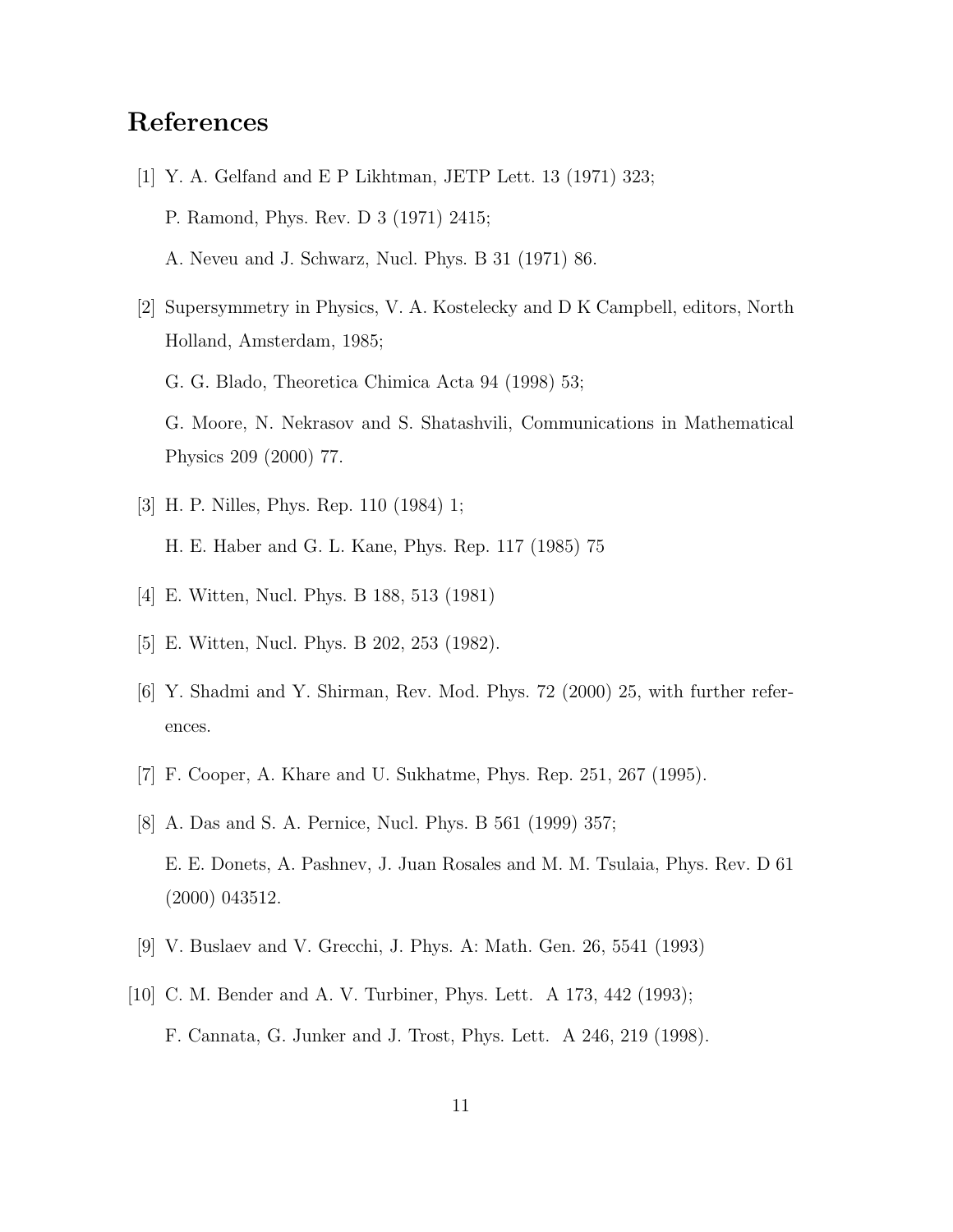- <span id="page-12-0"></span>[11] C. M. Bender and S. Boettcher, Phys. Rev. Lett. 24, 5243 (1998).
- [12] C. M. Bender, S. Boettcher and P. N. Meisinger, J. Math. Phys. 40, 2201 (1999).
- [13] E. Caliceti, S. Graffi and M. Maioli, Commun. Math. Phys. 75, 51 (1980); E. Delabaere and F. Pham, Phys. Lett. A 250, 25 and 29 (1998); M. Znojil, Phys. Lett. A. 259 (1999) 220.
- [14] J. J. Loeffel and A. Martin, CERN report no. CERN-TH 1167 (1971), unpublished; J. J. Loeffel, A. Martin, B. Simon and A. Wightman, Phys. Lett. B 30, 656 (1969).
- [15] C. M. Bender and T. T. S. Wu, Phys. Rev. 184, 1231 (1969); F. Fernández, R. Guardiola, J. Ros and M. Znojil, J. Phys. A: Math. Gen. 31 (1998) 10105.
- [16] Y. Sibuya, Global Theory of a Second Order Linear Ordinary Differential Equation with a Polynomial Coefficient (Noth Holland, Amsterdam, 1975); C. M. Bender and K. A. Milton, Phys. Rev. D 55, R3255 (1997)
- [17] V. I Kukulin, V. M. Krasnopol'sky and J. Horáček, Theory of resonances: Principles and Applications (Kluwer, Dordrecht, 1989); G. Alvarez, J. Phys. A: Math. Gen. 27 (1995) 4589.
- [18] C. M. Bender and S. Boettcher, J. Phys. A: Math. Gen. 31, L273 (1998).
- [19] M. Znojil, J. Phys. A: Math. Gen. 27, 4945 (1994) and M. Znojil, arXiv: [math-ph/0002036](http://arxiv.org/abs/math-ph/0002036) (unpublished).
- [20] A. G. Ushveridze, Quasi-exactly solvable models in quantum mechanics (IOPP, Bristol, 1994).